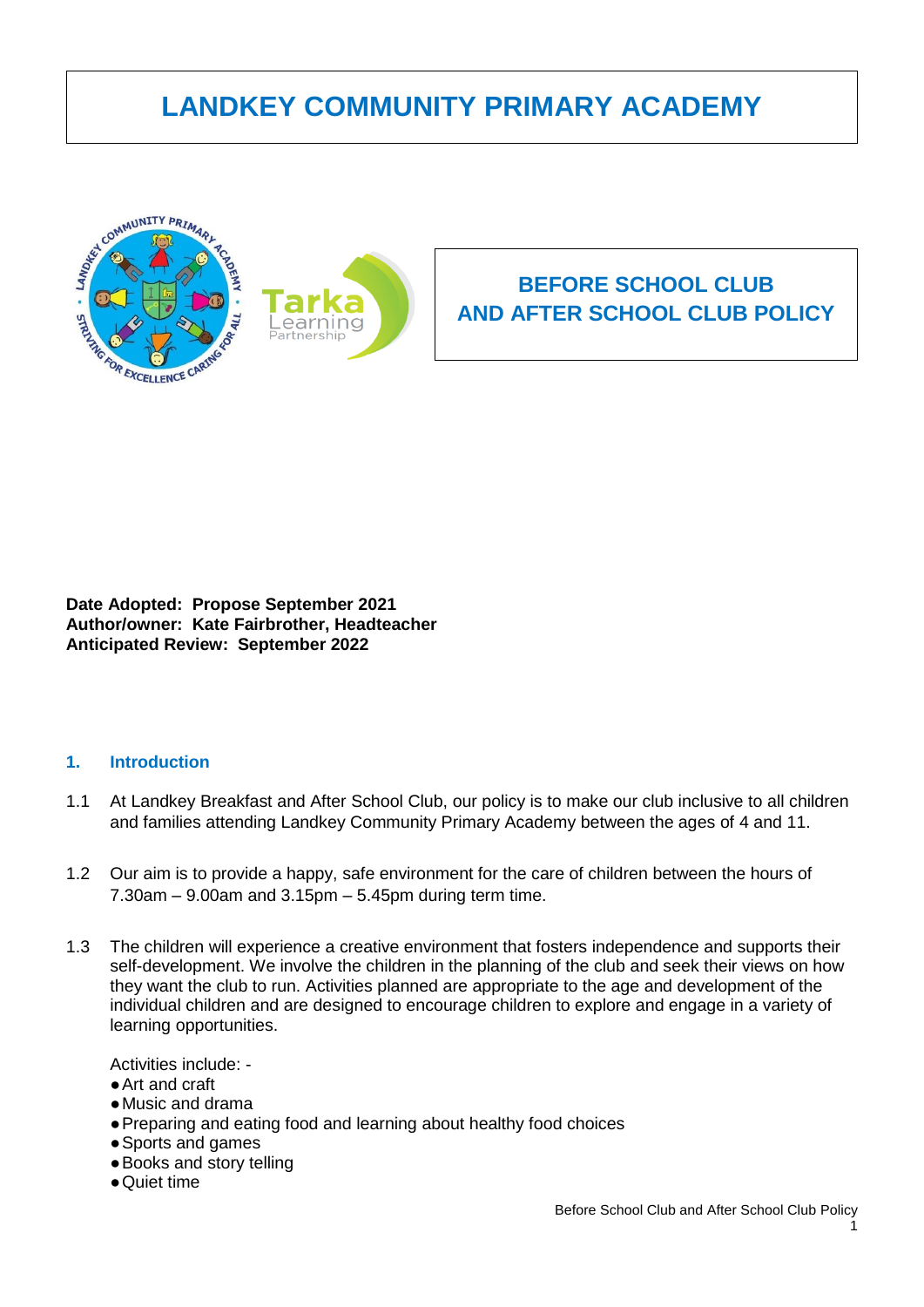- ●Homework sessions (for older children)
- 1.4 Information on children's learning will be passed onto the children's teachers to help inform their assessments, if appropriate.

# **2. Organisation**

2.1 Landkey Before and After School Club meets the requirements for adult:child ratios and ensures training and qualification requirements are met.

2.2

- The Play leader ensures staff are deployed effectively within the premises to ensure the safety, welfare and development of the children.
- The Play leader plans for each session.
- The Play leader is responsible for ordering resources and food for each session.
- Children's information is held centrally by the school office.
- Teachers will inform the Play leader of incidences arising in school for these to be communicated to parents where appropriate.

# **3. Health and Safety**

- 3.1 At Landkey Breakfast and After School Club, we adhere to the guidance set out in the Health and Safety Policy. This includes considerations regarding allergies and dietary requirements. It is the responsibility of the Play leader to ensure that this policy is implemented.
- 3.2 There will always be a trained first aider present and any incidents are recorded and parents informed.
- 3.3 Landkey Breakfast and After School Club adhere to the fire safety and evacuation procedures relevant to the club site. All fire doors are clearly marked and unobstructed. All smoke detectors/alarms and fire equipment conform to BSEN standards. Fire drills are routinely carried out to ensure all children understand the procedures including where the meeting points are.
- 3.4 In the event of the fire alarm sounding:-
	- Children vacate the building via the nearest exit (the Main Door or the Key Stage 2 Playground Door)
	- For the Breakfast Club, the assembly point is on the School Field
	- For the After School Club, the assembly point is on the School Field
	- The Play leader will ensure all staff are clear about their roles should the fire alarm sound.
	- One Play worker will check the toilets to ensure no child is left; one Play worker will lead the children out of the building with the register. The register will be called when assembled at the meeting point.
	- The fire brigade will be called by:
		- o The Play leader Breakfast Club o The school – After School Club during office hours o The Play leader – After School Club when office is closed
	- Children will not be allowed back into the building until the fire brigade has deemed it safe.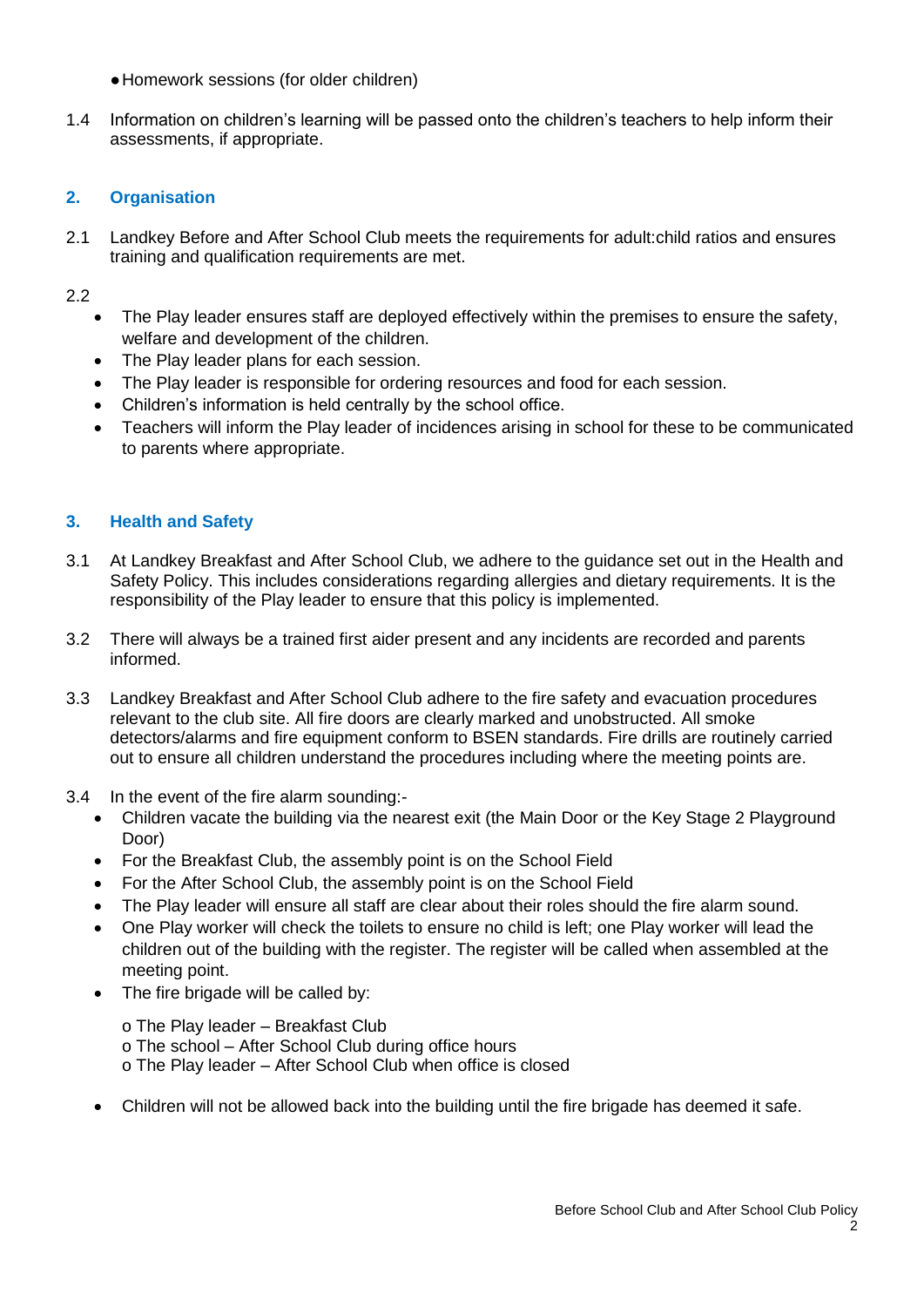# **4. Accident and Incident Recording**

- 4.1 Landkey Breakfast and After School Club follows the guidelines for Reporting Injuries, Diseases and Dangerous Occurrences (RIDDOR) for the reporting of accidents and incidents. Child Protection matters or behaviour incidents between children are NOT regarded as incidents and there are separate procedures for this (see Safeguarding Policy; Behaviour Policy).
- 4.2 All Play Leaders must have a current First Aid Certificate.
- 4.3 Accidents are recorded in the accident book which is stored securely when not in use. The following details are recorded:-
	- Date and time of accident
	- Details of the accident
	- Play worker's signature
	- If the child sustains a head injury, the child is given a 'bumped head' wristband and a separate note is completed which is given to the parent/carer on collection.
- 4.4 Parents will be informed of any accident on collection.
- 4.5 The accident book will be reviewed termly by the Play Leader and any trends or reoccurring causes of injury reported to the Headteacher.
- 4.6 If a child has a serious accident the Play leader will assess whether the child needs specialist medical treatment and phone for an ambulance or to arrange for parents/carers to collect them. If the Play leader is unable to contact parents/carers, the emergency contact will be informed. If the child needs emergency treatment the Play leader will accompany the child to hospital and a member of the Senior Leadership Team will take charge of the club. All relevant paperwork will be taken to the hospital.

### **5. Procedure for Staff Absence**

- 5.1 In circumstances where a Play worker is unable to attend work due to illness, the play worker will contact the Headteacher and / or the Play Leader. The Head Teacher will then arrange cover for the absence by contacting the list of available staff members.
- 5.2 Where a Play leader is unable to attend work due to illness, the Play Leader will contact the Head Teacher who will arrange cover.

# **6. Other Policies and Procedures**

6.1 Landkey Breakfast and After School Club is run by Landkey Community Primary Academy and as such conforms to relevant school policies (see [www.landkey-primary.devon.sch.uk](http://www.landkey-primary.devon.sch.uk/)).

# **Terms and Conditions:**

## **7 Registration**

- 7.1 The club accepts children aged 4 to 11 years who attend Landkey Community Primary Academy. All children must be registered with the club in order to attend. A registration form must be completed for each child. All records will be saved on our central system. We ensure that information about Landkey Breakfast and After School Club is accessible to all families.
- 7.2 Copies of our booking and registration forms are available from the school office.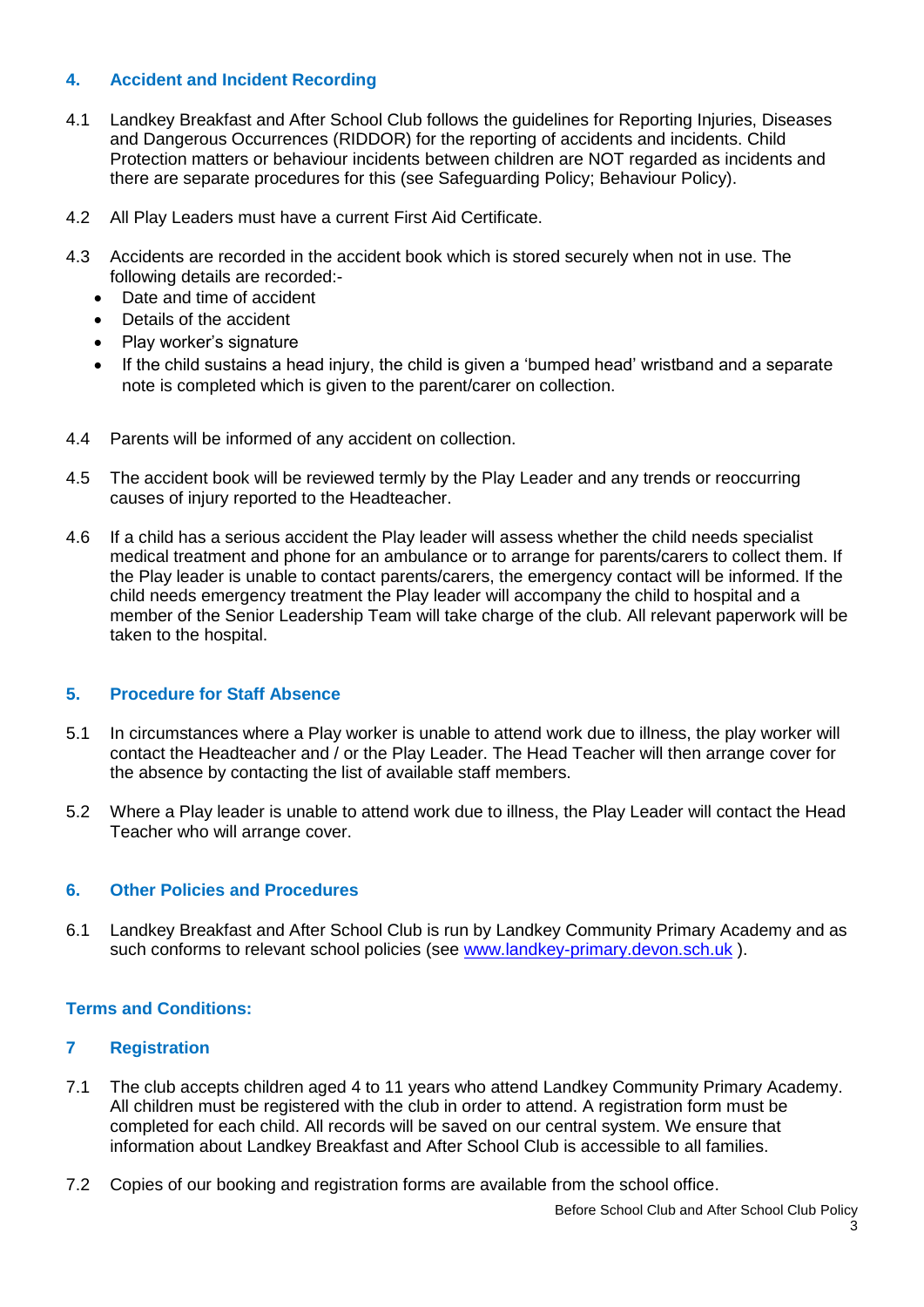### **8 Booking**

- 8.1 The club accepts up to 26 children per session.
- 8.2 Bookings are made via the school office. Priority will be given to those children attending every day. If the club becomes full for a particular session, children will be placed on a waiting list and parents/carers will be contacted once a place becomes available.
- 8.3 One off bookings can be made via the school office.
- 8.4 These places are subject to availability.
- 8.5 All bookings must be made in advance via the school office.

### **9 Fees**

- 9.1 Sessions can be paid for at the time of registration. Parents will be invoiced monthly in advance from the school office. Payment of fees must be cleared by the end of the month. All booked sessions must be paid for, even if not attended. The only exception will be for school related activities. In these cases, parents will be credited the amount towards the next invoice.
- 9.2 One off bookings must be paid for at the time of booking via the school office.
- 9.3 Payment can be made via MyChildAtSchool (MCAS). If you have not yet registered to make online payments, please contact the school office. We also accept childcare vouchers provided by employers. Please ask at the school office for further details.
- 9.4 We charge £5.00 for every fifteen minutes or part thereof for late collection of children after 5.45pm. This is to contribute towards staffing costs.
- 9.5 The school retains the right to refuse any family for non-payment of fees or for any infringement of club terms and conditions.
- 9.6 For permanent cancellations four weeks' notice is required.

## **10. Other**

- 10.1 The club reserves the right to exclude any child if he or she consistently misbehaves or is involved in a serious incident such as threatening verbal or physical behaviour towards other children or staff. Prior to a permanent exclusion, any issues will be discussed with the parent/carer in order to achieve a resolution. Please see the School Behaviour Policy.
- 10.2 Any accident or incident and resulting action will be recorded on an accident or incident form and the parent will be informed.
- 10.3 The club does not accept responsibility for the loss or damage of any personal belongings.
- 10.4 Landkey Community Primary Academy is inspected and registered by Ofsted.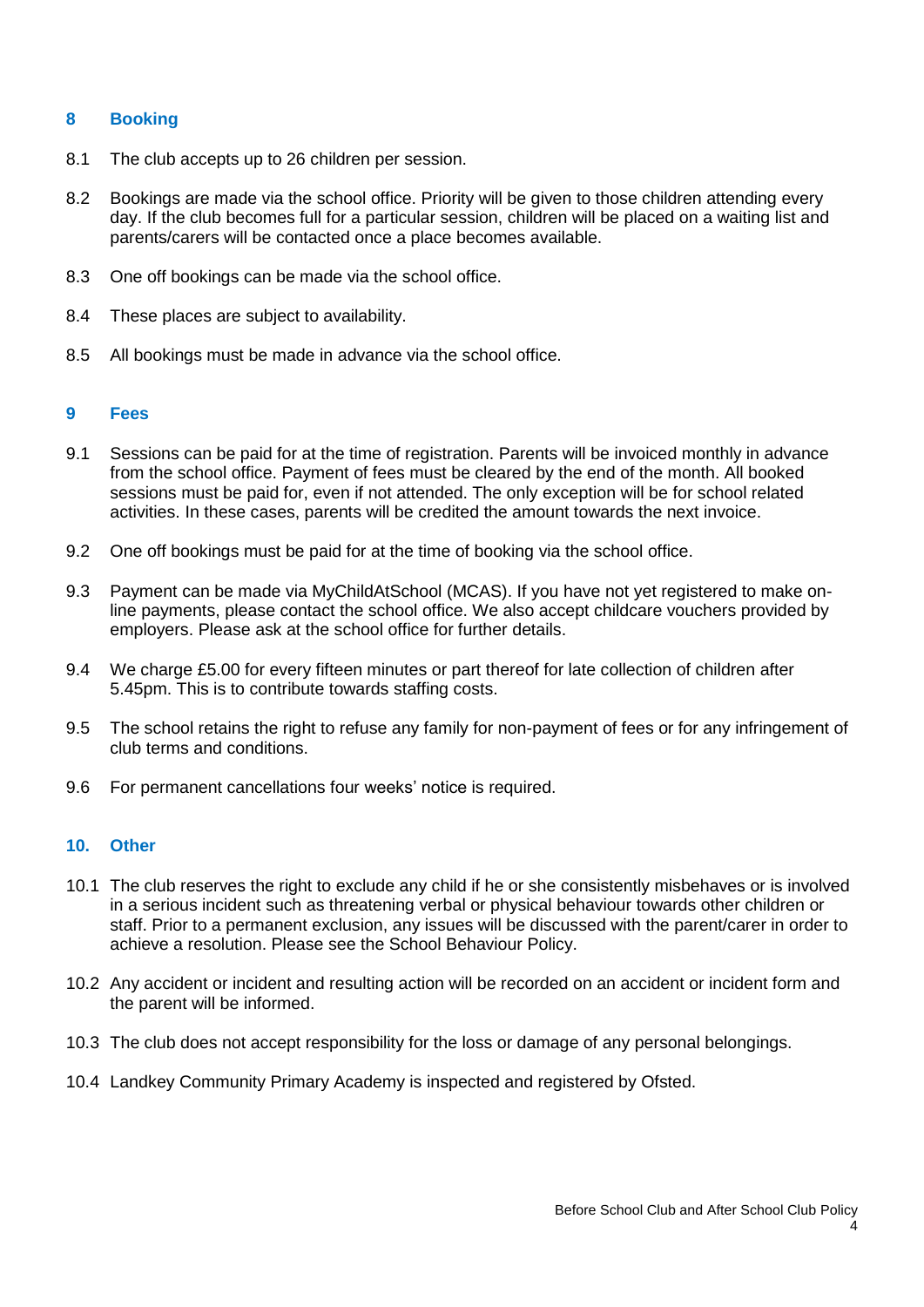## **11. Breakfast Club Procedures**

- 11.1 LCPA Breakfast Club runs from the Hall.
- 11.2 Breakfast Club runs from 7.30am until 9.00am.
- 11.3 Parents can drop off at any time during Breakfast Club hours using the rear entrance doors to the hall (through the playground gate). Children will be marked off against the session register. It is the parents' responsibility to ensure attendance at this club or to inform the school of any absence; the school will not contact parents if a child on the register does not attend.
- 11.4 Children in Reception will be delivered to their classrooms after Breakfast Club. Children in Years 1 to 6 will be escorted to their respective playgrounds to line up with the other children in their class. They will be left in the care of their teachers.

## **12. After School Club Procedures**

- 12.1 Landkey After School Club runs from the Hall. The children will have use of the room and the outside play area.
- 12.2 Children from EYFS / KS1 attending ASC will be taken to the Library by a member of staff from their classroom. Children from KS2 will make their own way to the Library. They will be collected from the Library by a Play Leader / Worker.
- 12.4 Registration:
	- A register will be taken at 3.25pm to allow time for all children to arrive. The Play Leader will be made aware by the school office of any child who is absent.
	- If a child does not turn up at the club who is due to attend, the Play Leader will seek to ascertain the whereabouts of the child. If the Play Leader is unable to do this, the Headteacher and school office will be informed and parents contacted.
	- If a child attends whose name is not on the session register, the parent/carer will be contacted to clarify arrangements. If the parent/carer cannot be contacted, the school will work through the emergency contacts. The child will remain at the club until alternative arrangements are made. The Head teacher will be informed and a report of the incident will be recorded and filed.

### 12.5 Collection:

- Children can be collected from the club located in the Hall using the rear entrance doors to the hall (through the playground gate) at any time up until 5.45pm.
- Parents/Carers must sign out children as they are collected and the time of collection noted on the register for that day.
- If a child is being collected by a different adult, club staff must be informed; details of this person will be taken and added to the contact list. If this procedure is not followed, club staff will contact the parent/carer to confirm collection. Children must be collected by an adult unless by prior agreement with the Headteacher.
- Club staff will refuse collection of a child by an unauthorised adult.
- If a child is deemed unwell, the parent/carer will be asked to collect the child early.
- 12.6 Late collection: This will incur a penalty charge of £5.00 per 15 minutes or part thereof after 5.45pm for the additional overtime of staff. The time the parent/carer collects the child will be noted on the register. An invoice will be issued with payment due within 14 days. Failure to pay could result in the school refusing the family use of the club.